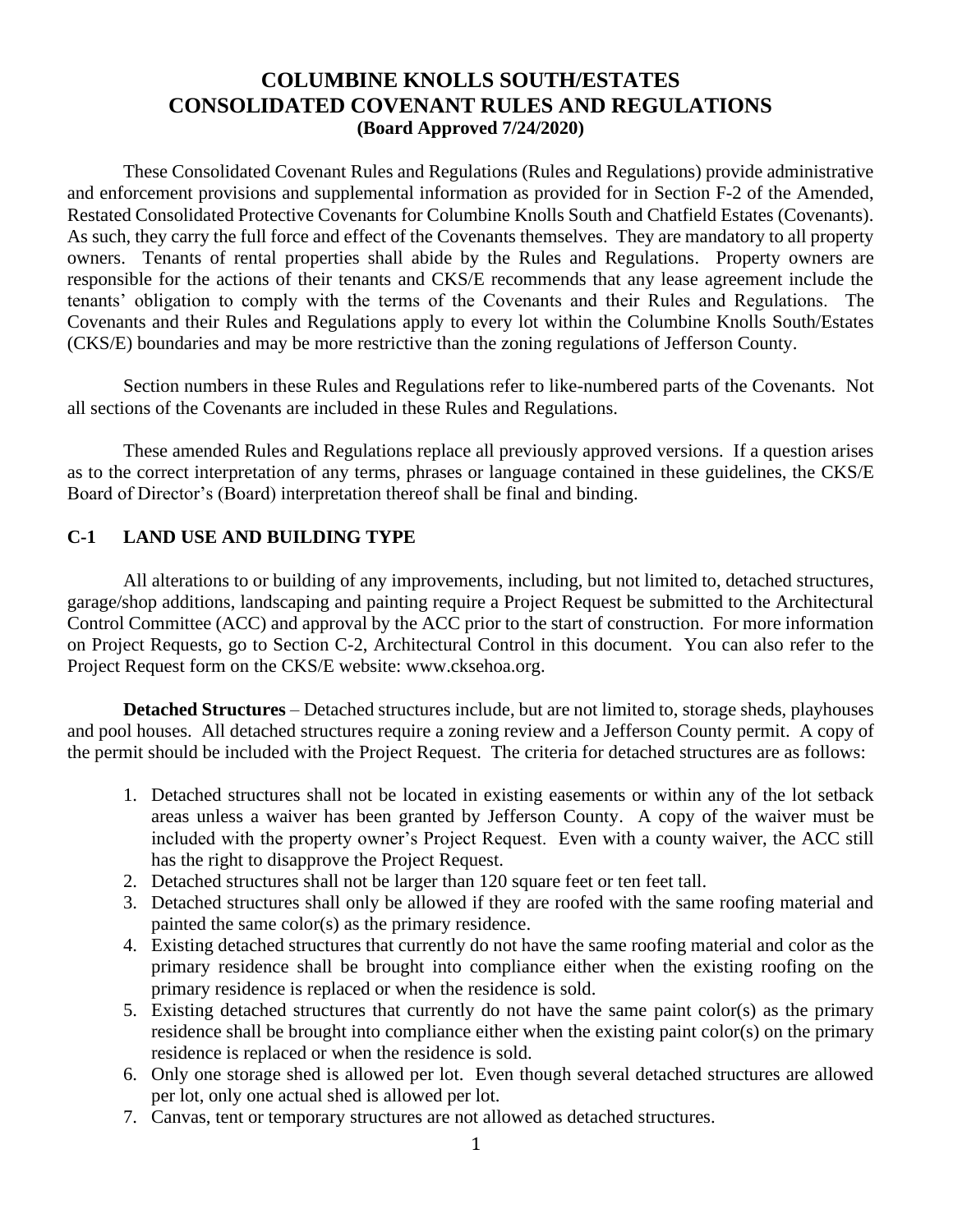**Garage/Shop Additions** - All houses in the neighborhood were built with attached garages. Proposed garage/shop additions may be added to an existing house or attached with a breezeway. Property owners should realize that many lots in CKS/E cannot physically and architecturally accommodate a garage/shop addition and Jefferson County may deny the request. All garage/shop additions require permits from Jefferson County and approval by the ACC. A copy of the necessary permit(s) should be included with the Project Request. The criteria for garage/shop additions are as follows:

- 1. The garage/shop addition shall be no larger than 525 square feet unless it is directly attached as an addition to the original/existing residence.
- 2. The garage/shop addition shall not be more than ten feet from the original/existing residence.
- 3. The garage/shop addition must not be located in existing easements or within any of the lot setback areas unless a waiver has been granted by Jefferson County. A copy of the waiver must be included with the Project Request.
- 4. The garage/shop addition shall not exceed one story in height.
- 5. The exterior of the garage/shop addition shall be constructed, trimmed, roofed and painted to match the existing residence, such as matching any brick, brick veneer or roof pitch.
- 6. If the garage/shop addition is not attached to the residence, there shall be a breezeway connecting the original residence with the detached garage/shop. Additionally, this breezeway shall be at least six feet in width and have the same roof structure with matching roofing material as the primary residence.
- 7. The property owner shall submit the completed Project Request, including a detailed set of engineering drawings in compliance with Items 1 through 6 above and all necessary Jefferson County approvals/permits, to the ACC at least 45 days prior to the date when approval is needed.
- 8. The ACC will review all proposals for the garage/shop addition and approve or disapprove the request in writing within 30 days of complete submittal.
- 9. The property owner must have written approval from the ACC prior to any construction of a garage/shop addition.

**House Painting and Siding** - The neighborhood has historically used subtle tones to achieve harmony for homes and structures. To maintain that harmony, paint colors, siding and trim should blend in appearance with roofing and masonry. The criteria for painting and siding are as follows:

- 1. When repainting, all structures on the property shall be repainted with the same color(s) and color scheme.
- 2. The property owner must provide paint samples for the exact color paint with their Project Request. Property owners shall keep the interests of architectural harmony in mind when making color selections and exercise caution with color choices.
- 3. Color choices shall not draw the attention of the casual observer as a result of any disharmony with the surrounding areas.

**Driveway/Patio Replacement** – Replacement of existing concrete driveways, sidewalks or patios with concrete or brick/stone is allowed without having to submit a Project Request as long as the same dimensions (footprint) and materials are maintained. Changing materials or changing the size of a driveways, sidewalks or patios requires a completed Project Request and ACC approval prior to starting the project.

**Fences** – Perimeter fencing is defined as the fences bordering all six sides of the subdivision, W. Ken Caryl Ave., S. Wadsworth Blvd., S. Pierce St., W. Chatfield Ave., S. Upham St. south of W. Clifton Ave. and the properties bordering the shopping center land at S. Wadsworth Blvd. and W. Chatfield Ave.,. The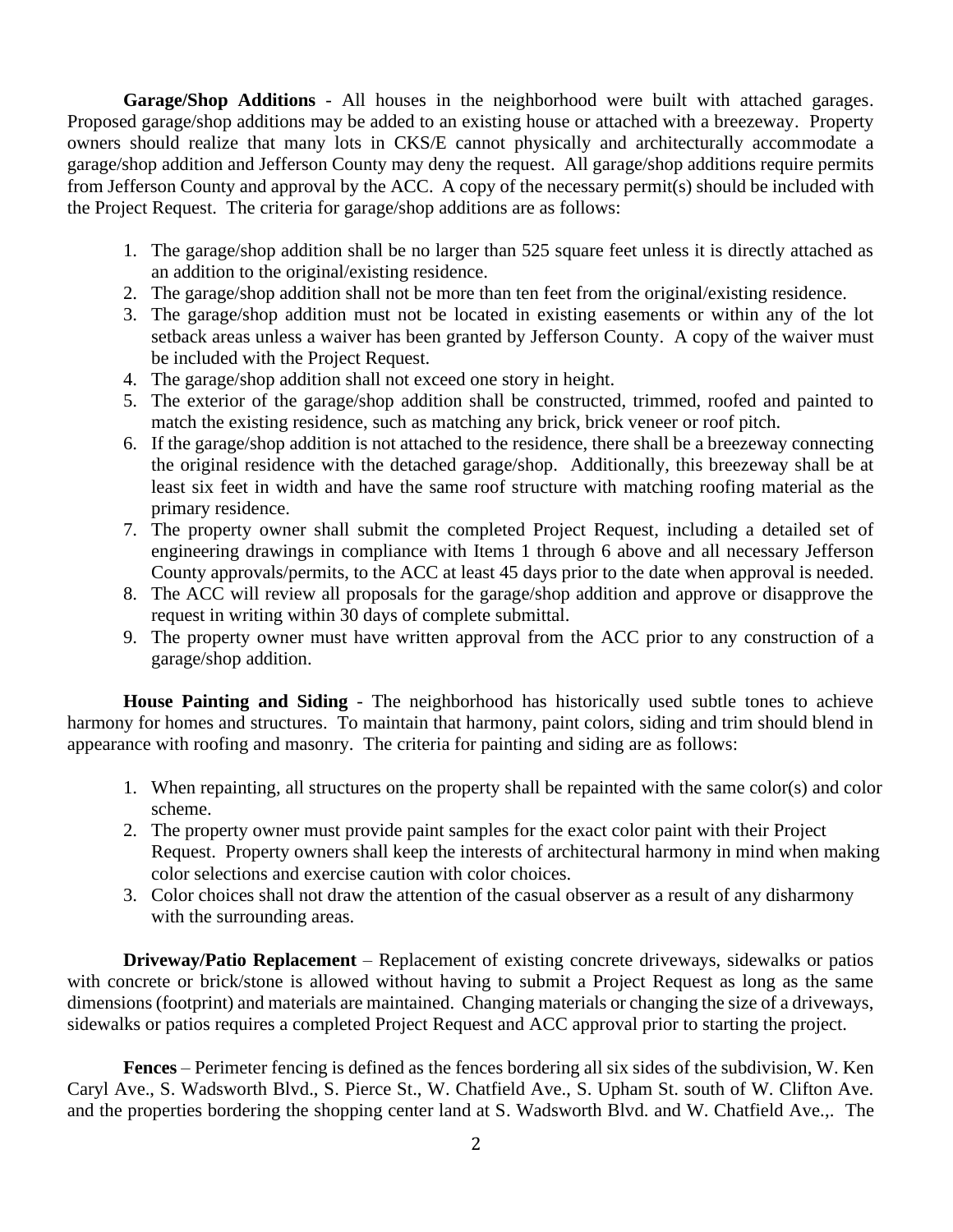approximately 500 feet of fence along S. Yarrow St. next to S. Wadsworth Blvd. is the CKS/E HOA's responsibility to maintain. All other fences are the responsibility of the property owner.

- 1. The maintenance of perimeter fencing is the responsibility of each property owner.
- 2. All perimeter fencing must be maintained using six-foot cedar dog-eared pickets as this fencing designates the perimeter of our community.
- 3. The fencing along W. Ken Caryl Ave., which is eight-foot sound buffer fencing, was installed and is maintained by Jefferson County.
- 4. CKS/E HOA maintains the brick pillars on the perimeter fences.
- 5. Fences cannot exceed six (6) feet in height.
- 6. All property owners must ensure their fences are kept in good repair.

**Landscaping** - The Covenants contain an implied requirement that property owners maintain their grounds and property in such a manner that they not detract from the value of other neighborhood property. Landscaping should give an appearance of harmony with its surroundings. The ACC can restrict the use of materials like concrete, asphalt, rock and artificial turf, but shall not prohibit xeriscaping in the community.

# **C-2 ARCHITECTURAL CONTROL**

**Architectural Control Committee** - The ACC shall consist of the Board and up to three (3) non-Board members of the CKS/E Homeowners' Association (HOA) appointed by the Board.

The ACC must review all Project Requests and approve Project Requests prior to any work being started. Project Requests will be processed on an individual basis and will receive final determination based upon harmony of external design and compatibility with existing structures.

The ACC will review any Project Requests for new roofing materials to be added to the approved roofing material list. The approval for such material will be based on the criteria in Section C-13, Roofing Materials Rules and Regulations. The ACC will base approval for a replacement roof upon its' review of the approved Roofing Materials Rules and Regulations currently in place.

**Project Requests** – Project Requests are required for all improvements and landscaping except as noted in the table below. The below table is not all-inclusive; consequently, the property owner should check with the ACC for Project Request requirements if starting a project that is not listed.

The information required on the Project Request is dependent on the type of project. The Project Request identifies what information is required for different types of projects. For more specifics on allowable roofing materials and what is required to get a new roofing material approved, see Section C-13.

Property owners shall submit copies of any necessary permit(s) and/or easement waiver(s) required by Jefferson County with the Project Request.

The Project Request form is printed in the neighborhood Directory and is also located on the CKS/E website: www.cksehoa.org.

The following table provides guidance to property owners as to when either a Project Request/ACC approval and/or a Jefferson County permit is required. However, this list is not an exhaustive list.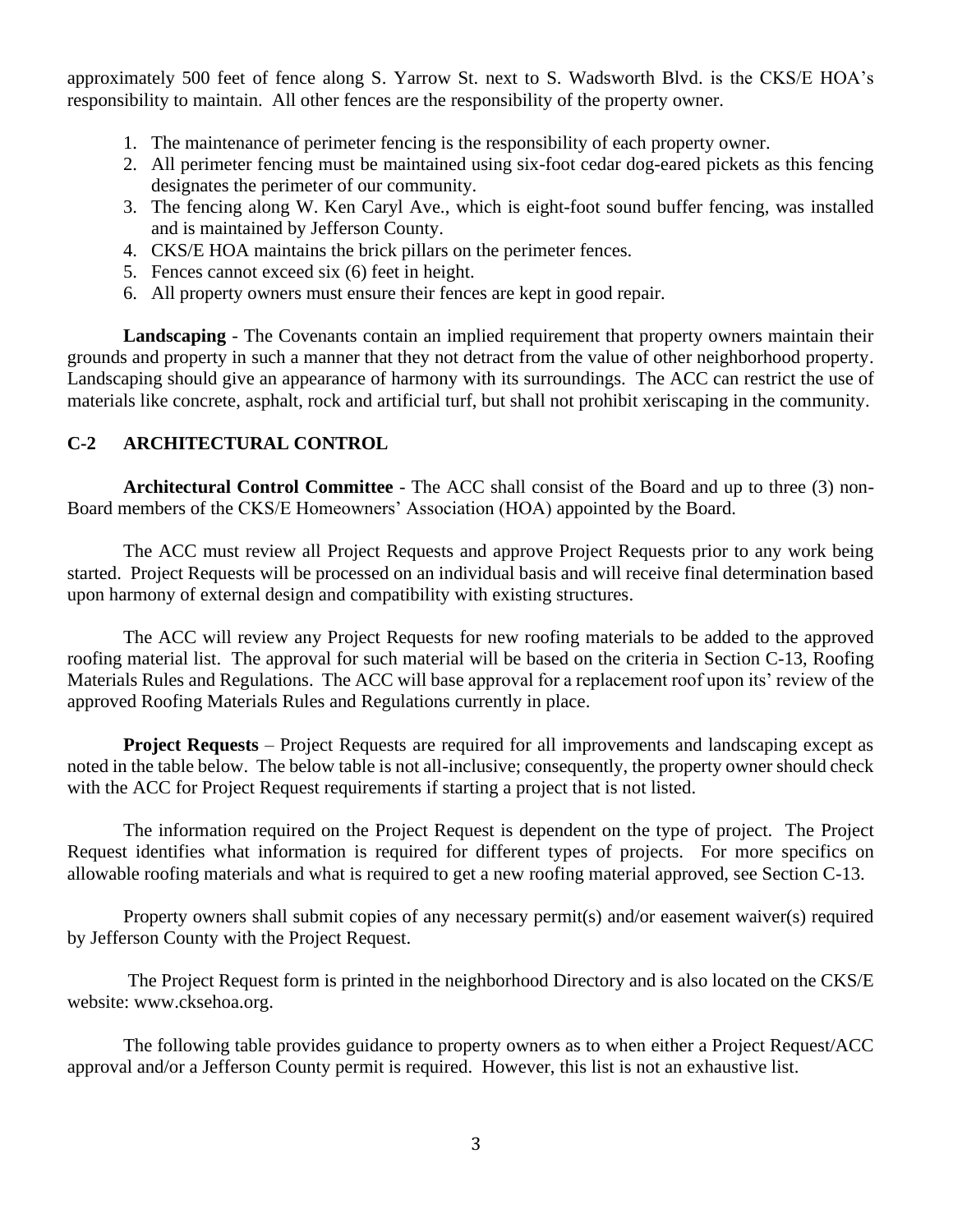| Project                                                                                                                    | <b>Project Request</b><br>and ACC<br><b>Approval</b><br><b>Required</b> | <b>Jefferson</b><br><b>County Permit</b><br>Required*                  |
|----------------------------------------------------------------------------------------------------------------------------|-------------------------------------------------------------------------|------------------------------------------------------------------------|
| Small detached structures no more than 120 square<br>feet and 10 feet tall                                                 | Yes                                                                     | Yes                                                                    |
| New attached structures such as a garage, shop,<br>patio/deck cover, home addition                                         | Yes                                                                     | Yes                                                                    |
| Add a fence $-$ no more than 42 inches high                                                                                | Yes                                                                     | No, unless in<br>flood plain                                           |
| Add a fence $-$ over 42 inches high, but no higher<br>than six feet maximum                                                | Yes                                                                     | Yes                                                                    |
| Fence – replace existing cedar fencing with<br>exactly the same material and configuration<br>(maximum height of six feet) | Yes                                                                     | Yes                                                                    |
| New or replacement deck                                                                                                    | Yes                                                                     | Yes                                                                    |
| New patio on grade                                                                                                         | Yes                                                                     | N <sub>o</sub>                                                         |
| Replace roof with cedar shake shingles                                                                                     | Yes                                                                     | Yes                                                                    |
| Replace roof with approved alternate material                                                                              | Yes                                                                     | Yes                                                                    |
| Replace gutters/downspouts                                                                                                 | Yes                                                                     | No                                                                     |
| Repaint (Same or different colors)                                                                                         | Yes                                                                     | No                                                                     |
| Replace siding (Same or different colors)                                                                                  | Yes                                                                     | Yes                                                                    |
| Replace windows or exterior doors with same<br>configuration                                                               | Yes                                                                     | N <sub>o</sub>                                                         |
| Change exterior architectural design or trim                                                                               | Yes                                                                     | N <sub>o</sub>                                                         |
| Add a concrete slab or sidewalk                                                                                            | Yes                                                                     | $No$ – maybe<br>change to Yes?<br>Waiting for more<br>info from Jeffco |
| Replace concrete slab/sidewalk of same<br>layout/materials                                                                 | Yes                                                                     | N <sub>o</sub>                                                         |
| Add or replace a swimming pool                                                                                             | Yes                                                                     | Yes                                                                    |
| Add a retaining wall - over 36 inches high                                                                                 | Yes                                                                     | Yes                                                                    |
| Add a retaining wall $-$ no more than 36 inches<br>high                                                                    | Yes                                                                     | N <sub>o</sub>                                                         |
| Landscape additions/changes with no grade<br>changes                                                                       | Yes                                                                     | N <sub>o</sub>                                                         |
| Landscape additions/changes with grade changes                                                                             | Yes                                                                     | Yes                                                                    |
| Solar panels<br>$\mathcal{L}$<br>$\mathbf{P}$<br>$\mathbf{a}$                                                              | Yes<br>$1 - 42$ .<br>m                                                  | Yes<br><b>T.CC.</b>                                                    |

## **\* Current as of the date of these Rules and Regulations. Please refer to Jefferson County for current permitting requirements.**

**Approval Process Requirements** – A completed Project Request must be submitted for approval for all work identified in the above table. ACC approval must be received prior to starting the work identified in the Project Request. The ACC will respond in writing to all Project Requests within thirty (30) days of receipt. Adjacent neighbors' signatures are requested to allow them to provide comments to the ACC before the ACC reviews the Project Request for approval. This also provides the property owners an opportunity to notify their neighbors of the planned construction.

A Project Request may be submitted in one of the following ways: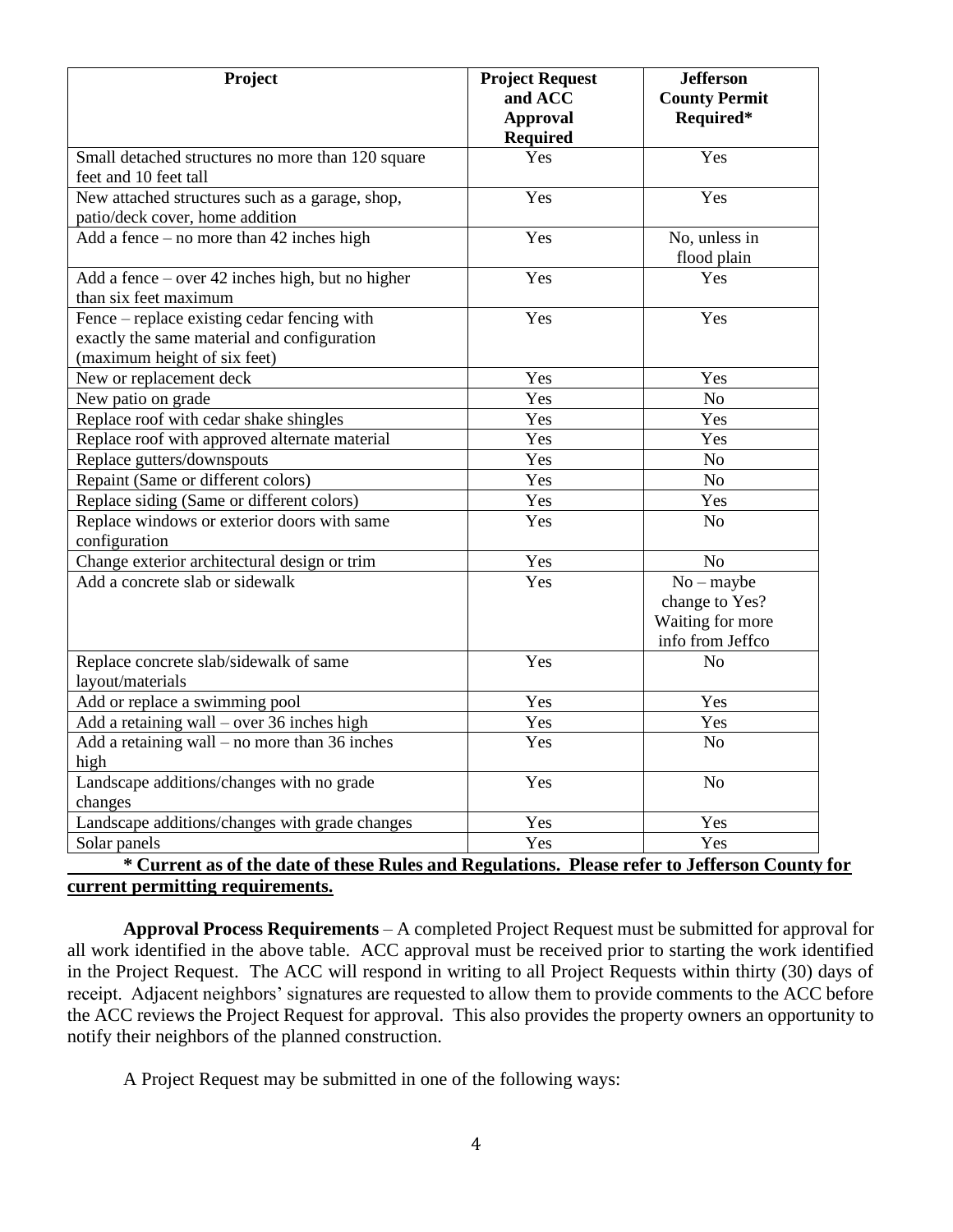- 1. In person at the monthly HOA Board meeting.
- 2. Mailed to the ACC at the address of record CKS/E HOA, Attn: ACC, P.O. Box 620271, Littleton, CO 80162-0271.
- 3. Hand delivered to any ACC member.
- 4. Emailed to [cksehoa@gmail.com.](mailto:cksehoa@gmail.com)

# **C-5 NUISANCES**

Many Covenant violations can be considered a nuisance when they become an annoyance to the neighborhood and/or detract from the residential value and look of the area. Any nuisances are the responsibility of the property owner to resolve or to contact Jefferson County for resolution as noted below. Examples of violations in this category include, but are not limited to:

- 1. Visible trash containers
- 2. Trash piles
- 3. Unlicensed, inoperable or abandoned vehicles
- 4. Graffiti Report any new graffiti to Jefferson County at 303-277-0211 for further investigation.
- 5. Abandoned or unoccupied houses
- 6. Barking dogs
- 7. Portable storage units
- 8. Sinking or cracking concrete
- 9. Poorly maintained structures, including broken windows, torn screens, deteriorating wood and paint condition
- 10. Landscaping, including deteriorating fences, excessive weeds, dead or dying trees and poorly maintained yards
	- a. Property owners are required to maintain their grounds, including all xeriscaping. Dead and dying trees can be a safety issue and are considered a nuisance. Property owners have the responsibility to ensure dead limbs are removed from trees and dead trees are removed from the property.
	- b. As our water provider, Denver Water establishes watering guidelines, and during drought conditions, establishes watering restrictions that must be adhered to. Following any Denver Water restrictions and/or guidelines, property owners must adequately water all landscapes, to assure a healthy-looking yard and landscape. Upon the lifting of water restrictions imposed due to drought conditions, the ACC will give residents a reasonable period of time to revive grass. If the grass cannot be revived, the property owner must replace it.

The following nuisances need to be reported to the appropriate Jefferson County agency:

- 1. Barking Dogs Call Jefferson County Animal Control at 303-271-5070 with complaints. In consideration of their neighbors and CKS/E, property owners and tenants must take care of barking dogs, keep animals on leashes and clean up after their pets. All dogs must be leashed when not in the property owners' backyards as there are no off-leash areas within the CKS/E neighborhood.
- 2. Abandoned or Unlicensed Vehicles Call the Jefferson County Sheriff's Office at 303-277-0211 if you believe a vehicle that is parked in the street has been abandoned or is unlicensed. A Sheriff's Deputy can tag the vehicle, ordering it to be removed within 72 hours. After 72 hours, a vehicle is considered abandoned and may be towed by the Sheriff's Office.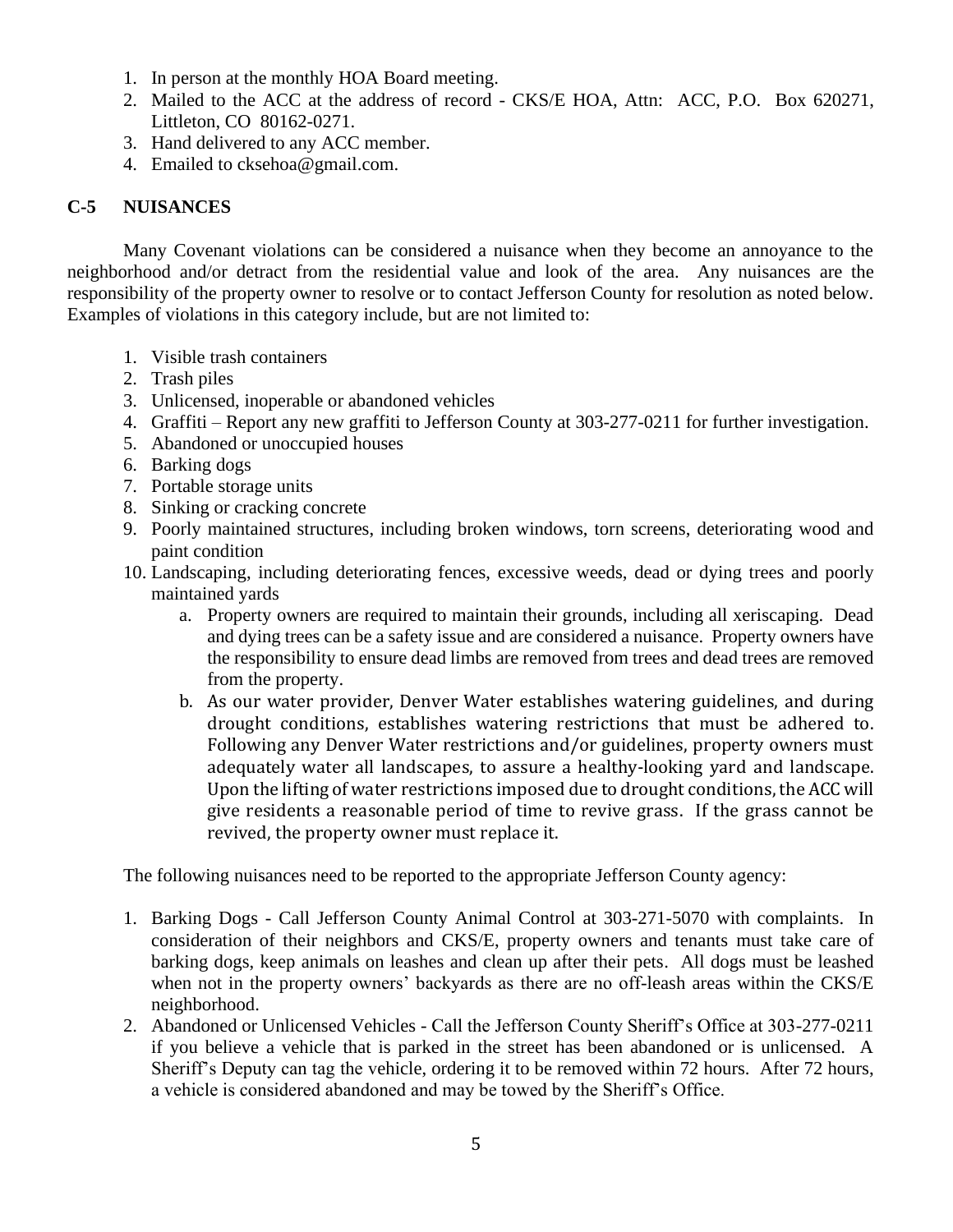3. Abandoned or Unoccupied Residences - Call the Jefferson County Sheriff's Office at 303-277- 0211to report any house that may have been abandoned or unoccupied for at least three years.

# **C-6 MOTOR/RECREATIONAL/COMMERCIAL/OVERSIZED VEHICLES**

The following restrictions on vehicle parking apply:

- 1. All vehicles in CKS/E must be licensed and operational or stored in a garage.
- 2. An oversized motor vehicle, i.e. wider than eight feet and longer than 25 feet, is prohibited from parking in CKS/E except for loading/unloading and other immediate use.
- 3. Commercial vehicles, trailers, tractors or recreational vehicles, including, but not limited to, campers (on or off a vehicle), boats, mobile homes or RVs shall be totally screened from public view behind six-foot fences or be stored outside of the CKS/E neighborhood.

**Commercial Vehicles** - The parking of vehicles with commercial logos by residents in driveways or on streets is prohibited. A commercial vehicle is defined as any motorized vehicle with company lettering and/or drawing(s)/painting(s) depicting the company or the company's products. The ACC will allow parking of these vehicles if company lettering and drawing(s)/painting(s) are totally covered with a magnetic sheet material matching the color of the vehicle. All company equipment, such as ladders, pumps, racks, etc. must be removed from the vehicle when parked at any residence.

While renovations are being done on a residence, inside or out, any commercial vehicles and/or trailers associated with the renovations can be parked overnight at the residence for the duration of the work. The property owner should give the dates of the renovation to the ACC to ensure that no misunderstandings occur about the commercial vehicles/trailers.

**Emergency Vehicles** - State law C.R.S. 38-33.3-106.5(1)(d) provides that emergency vehicles must be allowed to park in driveways and on streets. The ACC will allow the parking of emergency vehicles that qualify under this provision as long as the vehicle meets all the following criteria:

- 1. The vehicle must be required by the resident's employer as a condition of employment. The resident must notify the ACC of any such requirement.
- 2. The vehicle must weigh less than ten thousand pounds.
- 3. The resident must be a member of a volunteer fire department OR is employed by a provider of emergency firefighting, law enforcement, ambulance or emergency medical services.
- 4. The vehicle bears an official emblem or other visible designation of the emergency service provider.
- 5. Parking of the vehicle can be accomplished without obstructing emergency access or interfering with the reasonable needs of other residents to use streets and driveways.

**Custom Painted Private Vehicles** - Custom painted private vehicles (such as cars, pickups, SUVs and vans) is allowed, but may not be used for advertising or promoting products or companies.

**Recreational Vehicles** – If trailers, tractors and recreational vehicles, including, but not limited to, campers (on or off a vehicle), boats, mobile homes, motor homes, RVs, jet skis and snowmobiles, are to be stored within the CKS/E neighborhood, they must be totally screened from public view behind a six-foot fence. If they cannot be totally screened from public view, they are only allowed in the CKS/E neighborhood temporarily for a period of less than 72 hours within a seven (7) day period to allow for loading, unloading or washing of the vehicle. Any attempt to circumnavigate this requirement shall not qualify the vehicle for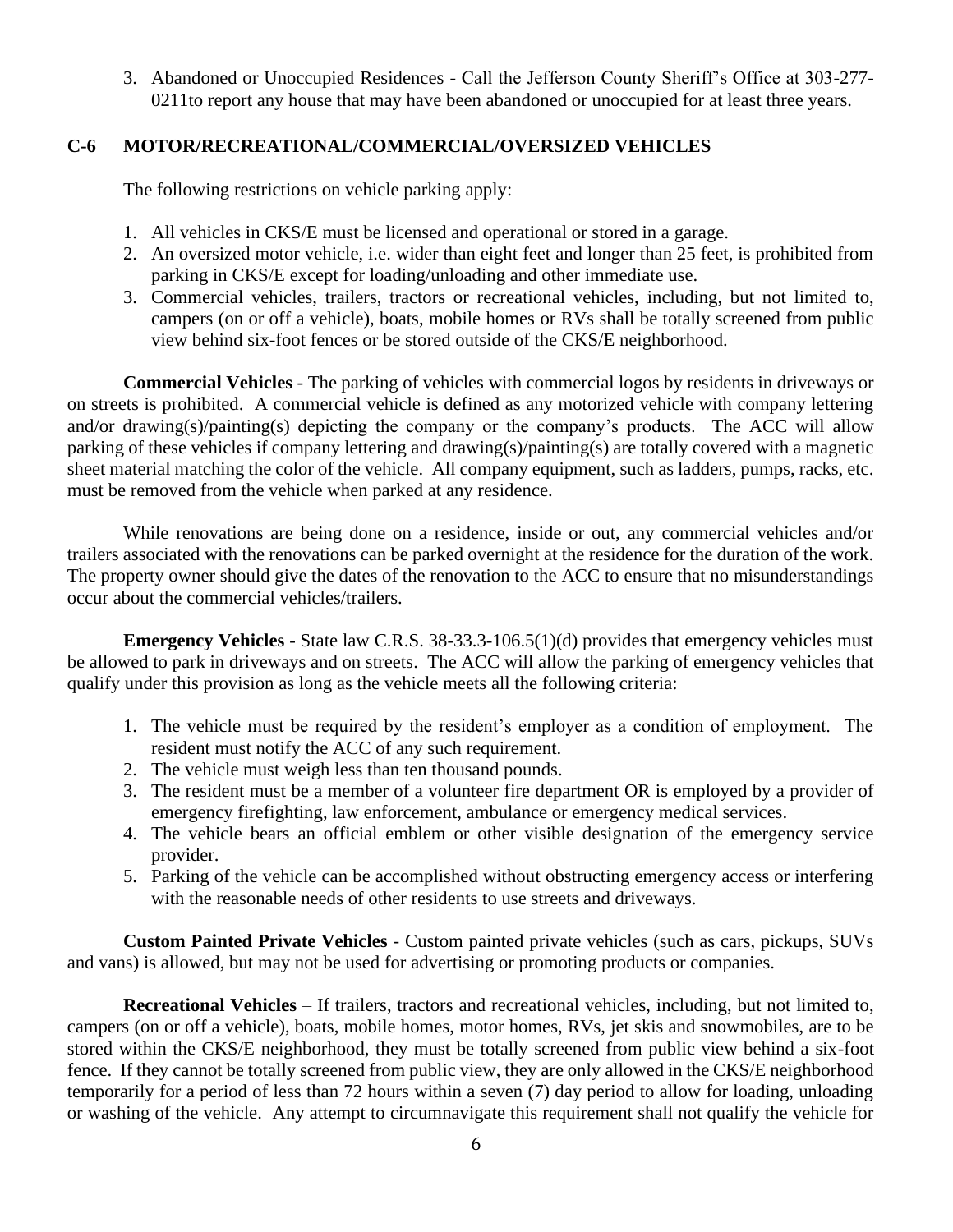exemption. Recreational vehicles are prohibited from parking in the CKS/E neighborhood for more than 28 days per year per the Jefferson County parking ordinance.

Jefferson County Planning and Zoning Division has stopped enforcing the requirements for recreational vehicle storage. In response to Jefferson County's actions, in 2007 the Board wrote a resolution defining the guidelines regarding the definition of "totally screened" and "acceptable screening". In 2009, the Board decided to grandfather currently screened recreational vehicles in the area with the stipulation that when the grandfathered recreational vehicle is replaced, the new recreational vehicle would have to be placed in off-site storage. The ACC will not grandfather any additional recreational vehicles. The resolution regarding the definition of "totally screened" and "acceptable screening" is included herein.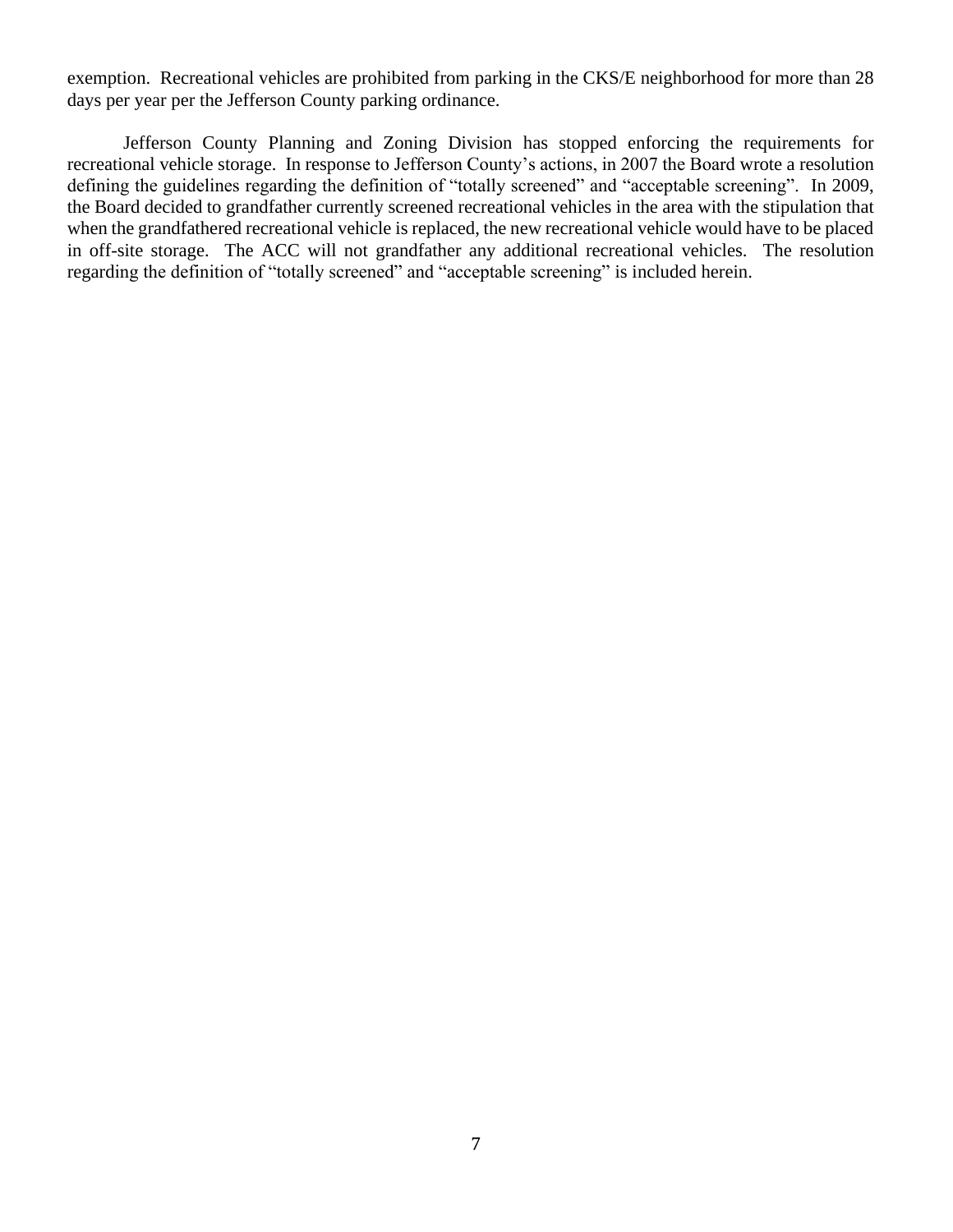### **RESOLUTION**

#### OF THE

#### COLUMBINE KNOLLS SOUTH/ESTATES HOMEOWNERS' ASSOCIATION REGARDING DEFINITION OF "SCREENED FROM VIEW"

| SUBJECT:                  | Clarifying the term of "Totally screened from public view in such a way as not<br>be a public nuisance in the Opinion of the ACC" as used in Section C-6 of the<br>Amended, Restated and Consolidated Protective Covenants for Columbine<br>Knolls South and Chatfield Estates (the "Declarations"). |
|---------------------------|------------------------------------------------------------------------------------------------------------------------------------------------------------------------------------------------------------------------------------------------------------------------------------------------------|
| PURPOSE:                  | To establish a clear rule regarding limiting acceptable screening materials for<br>the parking and storage of commercial, recreational and oversized vehicles<br>within the Columbine Knolls South/Estates community.                                                                                |
| <b>AUTHORITY:</b>         | The Amended, Restated and Consolidated Protective Covenants for Columbine<br>Knolls South and Chatfield South Estates, and Colorado law.                                                                                                                                                             |
| <b>EFFECTIVE</b><br>DATE: | March <b>8</b> , 2007.                                                                                                                                                                                                                                                                               |
| <b>RESOLUTION:</b>        | The Association hereby adopts the following definition:                                                                                                                                                                                                                                              |

"Totally Screened" shall mean that no portion of the vehicle may be seen by the naked 1. eye, from any street, within the community or from the ground level of any lot within the community.

"So as not to be a public nuisance" shall mean that the screening used must be  $\overline{2}$ . harmonious with the design of the Community as determined by the Board in its sole discretion.

Acceptable Screening materials shall be limited to six foot privacy fences made of wood  $3.$ or other material that may be approved by the Architectural Control Committee in such design and style as to be harmonious throughout the community.

Nothing in the policy shall be construed as permitting an Owner to build a privacy fence  $4.$ without first obtaining approval as required by Section C-6 of the Declaration.

This rule shall be enforced in a consistent manner throughout the community. 5.

#### PRESIDENT'S CERTIFICATION:

The undersigned certifies that the foregoing Resolution was approved and adopted by the Board of Directors of the Association, at a duly called and held meeting of the Board of Directors of the Association on March 8, 2007 and in witness thereof, the undersigned has subscribed his/her name.

COLUMBINE KNOLLS SOUTH/ESTATES HOMEOWNERS ASSOCIATION a Colorado non-profit corporation.

President

## **C-8 SIGNS**

**Patriotic and Political Expressions** - Property owners and tenants may at any time display the American flag in its prescribed manner and such flags that denote military service by property owners or their families. Political signs may be displayed from 45 days prior to, and seven (7) days after, elections.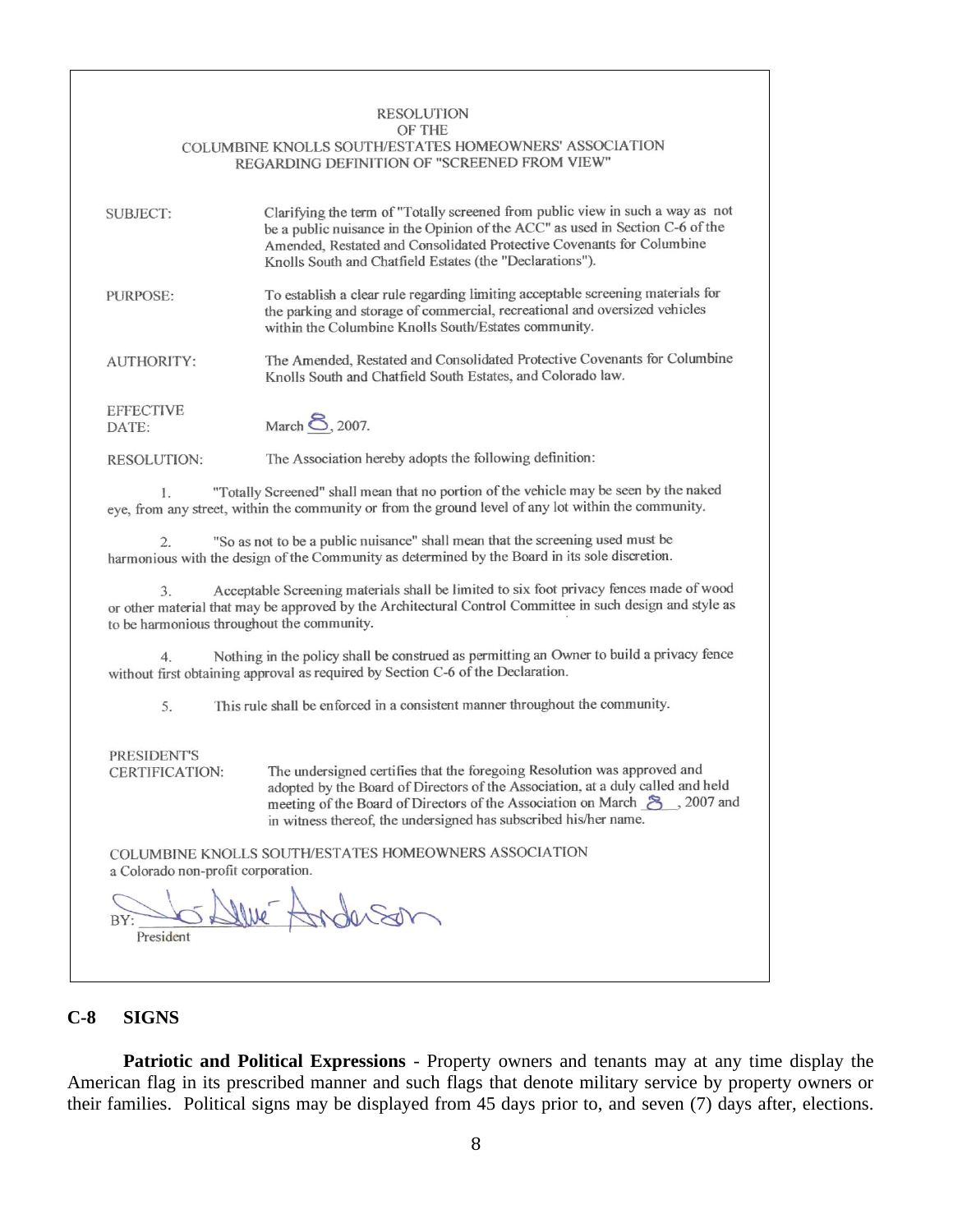This is consistent with State law C.R.S.  $38-33.3-106.5(1)(c)(I)(A)$ . No more than one sign per political office or ballot issue may be displayed on any property.

**Commercial Signs** - Commercial signs are prohibited except for a temporary real estate sign that advertises a single sale or rental transaction and a contractor's sign advertising ongoing construction, services, re-roofing, maintenance or repair services. These signs must be removed when the house sale, construction, services, re-roofing, maintenance or repair activity has been completed. Signs that indicate the property is protected or monitored by a security company are permitted.

### **C-11 GARBAGE AND REFUSE DISPOSAL**

Trash containers must be stored in the garage or behind a solid six-foot fence and out of public view between trash pickup days. Trash must not be placed out any earlier than the evening before the day it is to be picked up and containers must be returned to out-of-sight storage by the end of day that the trash was picked up.

### **C-13 ROOFING MATERIALS RULES AND REGULATIONS**

The Roofing Materials Rules and Regulations were established to provide guidance to property owners in their efforts when selecting approved roofing materials or when applying for a new roofing material. These Roofing Materials Rules and Regulations are consistent with Section C-13 of the Covenants.

The ACC reserves the right to continually review and re-evaluate the suitability of all previously approved roofing materials.

**Disclaimer** – The ACC does not endorse any specific manufacturer, distributor or product, nor the warranty, durability, value or maintenance requirements of any product. Instead, the ACC will make known its evaluation criteria and which broad types of materials are allowed or prohibited.

**Approved Roofing Materials** - The list of approved roofing materials is located on the CKS/E website: [www.cksehoa.org](http://www.cksehoa.org/) in the Important Forms and Information section.

**How to request approval for a new roofing material** - Property owners may request that a new roofing material be added to the approved roofing material list.

The property owner must attend an ACC meeting with a completed Project Request and the required information listed below. If the Project Request and all of the required information is provided, the ACC will review the request.

- 1. Property owner's name, address and phone number.
- 2. Name of manufacturer, product type, product name and color.
- 3. Product brochure and sample.
- 4. Local address(es) where the roofing material is installed.

For a new roofing material to be approved, it must meet the following criteria:

**Allowable Colors, Patterns, Designs and Textures** - Colors must be subdued or muted and in tan, gray or brown wood tones characteristic of weathered cedar shake shingle roofs. Roofing materials shall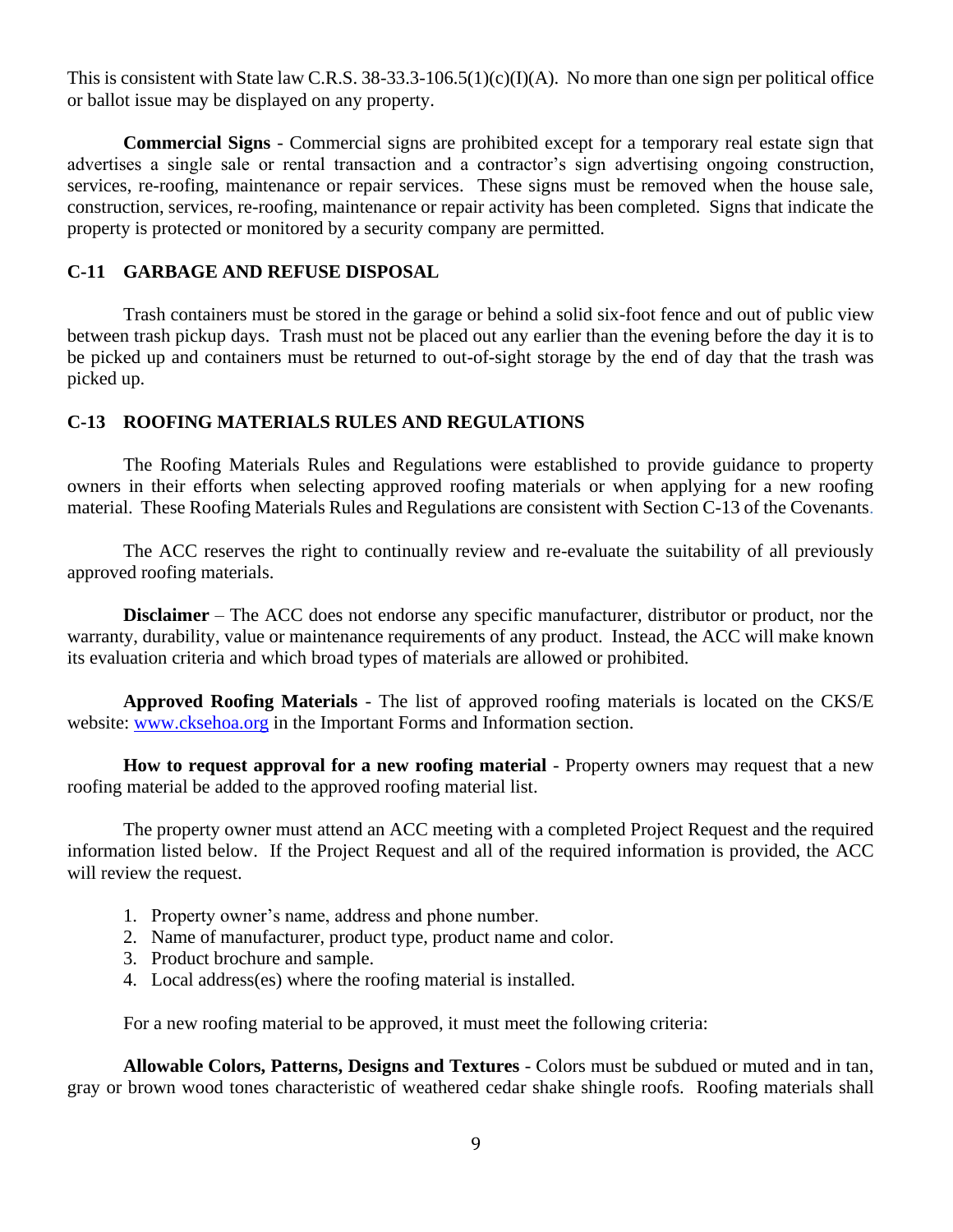meet the requirements for visual harmony by having a strong resemblance to cedar shake shingles in terms of color, contrast, pattern, design, texture and size.

**Consistent Treatment Within Lot Boundaries** - All structures on each lot are to be roofed with the same roofing material as the primary house.

**Prohibited Roofing Materials** - Any products that are not on the approved roofing list are prohibited. The ACC reserves the right to specifically prohibit products that significantly compromise the harmonious appearance of the neighborhood area. The Approved Roofing Materials information is on the HOA website (cksehoa.org) in the Important Forms and Information section.

**Any attempt by a property owner to install a roofing material that is not on the approved roofing material list will result in the immediate initiation of litigation by the ACC. The property owner will be responsible for all legal expenses.**

# **C-14 COMMERCIAL USE**

**Home Businesses -** Home businesses are allowed with the following restrictions:

- 1. Home business permits are required by Jefferson County.
- 2. There must be no offensive noise, vibration, smoke, dust, odors, heat or glare noticeable beyond any boundary line of the lot, parcel or tract of land due to the conduct of the home business.
- 3. There must be no advertising signs for the home business.
- 4. There must be no exterior storage of home business materials or equipment on the lot, parcel or tract of land.
- 5. The home business must not increase vehicular traffic flow and customer parking by more than one additional vehicle at a time.
- 6. The home business must be conducted entirely within a lot, parcel or tract of land and carried on by the inhabitants living there.
- 7. The home business must be clearly secondary to the use of the lot, parcel or tract of land for residential purposes and must not change the character thereof.
- 8. Garage sales must not exceed three sales per calendar year and must not be held for more than three consecutive days per sale.
- 9. Short-term rentals less than 28 days are prohibited.

# **E-2 ENFORCEMENT**

Property owners agreed to comply with the mandatory Consolidated Protective Covenants when they purchased their homes. Tenants shall also comply with the Consolidated Protective Covenants and the Rules and Regulations.

Covenant violations can be initiated when an ACC member observes a violation or a property owner or tenant reports a suspected violation to any ACC member. The ACC will not act on anonymous reports of suspected violations unless such violations are readily visible. Property owners or tenants can call an ACC member, submit in writing the suspected complaint/violation or submit the suspected complaint/violation using the CKS/E HOA email: [cksehoa@gmail.com.](mailto:cksehoa@gmail.com)

The ACC retains the right to take immediate legal action to prevent or remedy a Covenant violation. The property owner will be responsible for all legal expenses.